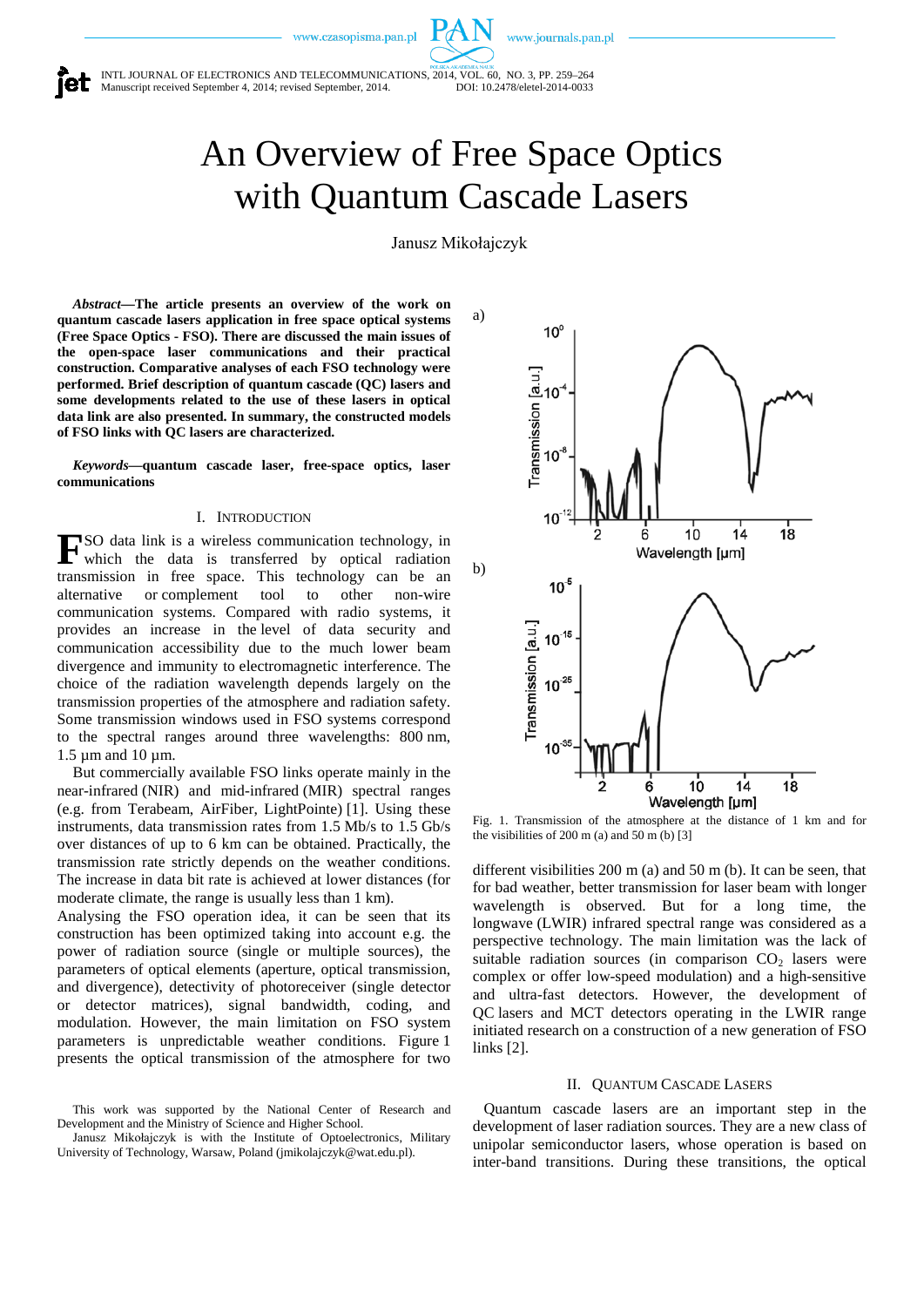radiation in the range of near to far infrared (from 3 microns to 100 microns) is emitted.

When selecting the QC laser to FSO system the main issues should be the spectral range and the radiation power. Currently, laser structures with configuration of Fabry-Perot (FP), distributed feedback (DFB), and distributed Bragg reflector (DBR) are available on the market. These lasers can operate in continuous or pulse mode. For FP laser, much higher value of radiation power and multi-mode operation is obtained [4]. In pulsed operation (with pulse length up to 300 ns), the peak power reaches even a few watts. But increase in pulse duration can cause a significant growth in the structure temperature, the pulse power decreasing and even the laser structure damage. Figure 2 shows the influence of pulse duty cycle on both average light power and peak power for two different values of pulse duration. For DFB lasers, emitted radiation is characterized by the power level of several to several hundreds of mW and by single-mode structure.



Fig. 2. Influence of pulse time duration on radiation peak power (a) and average power (b) [5]

High capability of quantum cascade lasers in communications systems is also determined by highfrequency modulation of radiation pulses. The modulation limit is defined by the lifetime of carriers in the inversion state. In quantum cascade lasers, this lifetime can be matched by properly designed active area. Typically, carrier life-time varies from a few *ps* to a few hundreds of *fs*. The time value

depends on e.g. the distribution of the wave functions and the difference between the output energy level and the final one. Thus, dynamics of population inversion in the QC laser is significantly higher compared to other semiconductor laser (up to three orders of magnitude or more.) That is why, the short carrier life-time and negligibly small chirping effect are the main advantages of QC lasers for use as an ultra-fast pulsed radiation source.

Nowadays, there are some works on FSO systems, which use the above features of these lasers. However, QC laser's driving require high level of both current and voltage signals. That is why, it is very important to apply a special construction of power supply and temperature control. In practice, a significant reduction in modulation bandwidth is also observed. This effect is caused by technology of driving signals and the laser structure link. In the ideal case, the connection ought to take into consideration the impedance matching and the impact of reactive-electrical elements. However, each QC laser is unique and is characterized by different electrical parameters. Therefore, an individual compensation procedure for signal bandwidth should be prepared.

The described aspects concern so-called direct amplitude modulation of radiation by changing the control current. But continuous work on an ultra-high speed modulation is still performing. The final results follow directly from the theoretical limit of quantum cascade lasers operation (carrier life-time). Currently, there is a few works on optically stimulated generation of ultra-short pulses [6]. In addition, the generation of the laser pulses using microwave techniques has been also presented. For this purpose, special constructions of QC laser structures with microstrip lines have been tested – Fig. 3. In such systems, the modulation bandwidth of 13.5 GHz was obtained.



Fig. 3. Measured rectified voltage at 77 K for a laser in standard buried waveguide and a laser embedded in the microstrip as function of the modulation frequency. Inset: schematic and SEM image of the laser embedded in the microstrip line [7].

Currently there are also performed works on the methods of spectrum modulation. The first attempts focused on quantum cascade lasers operating in CW mode. These studies have shown that the QC lasers can work as spectral modulators in FSO systems without fundamental modification of their structures [8].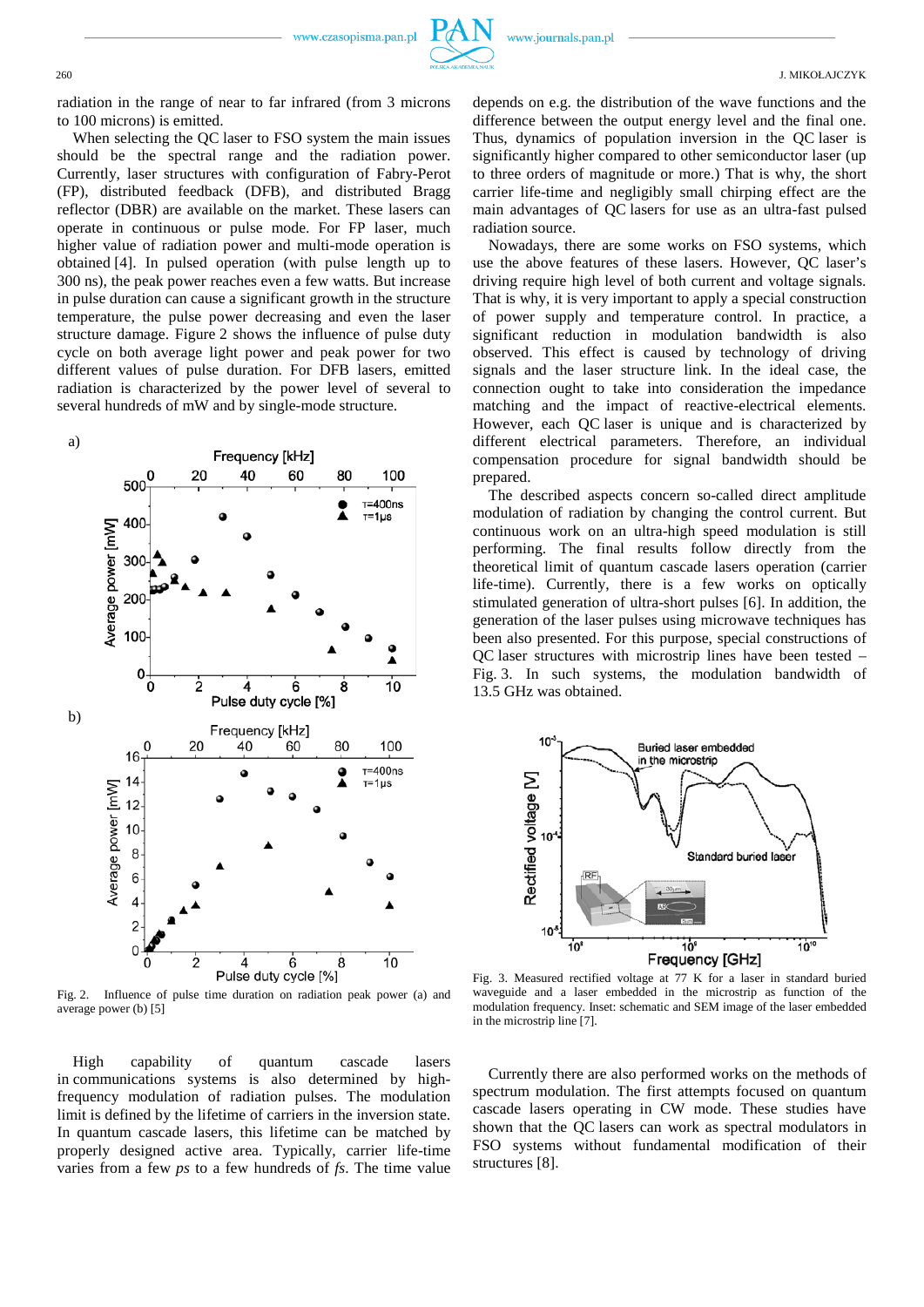

# AN OVERVIEW OF FREE SPACE OPTICS WITH QUANTUM CASCADE LASERS 261 261

### III. OVERVIEW OF FSO SYSTEMS

The first study on QC laser application in optical communications appeared in 2001-2002. There were presented a few FSO laboratory systems that use high-power lasers with liquid nitrogen cooling. For example, Capasso et al. describes a setup in which AlInAs-GaInAs laser was used [9]. The laser wavelength was 8.1 µm. It operated in CW mode (at the temperature of 77 K) with both efficiency slope of 0.51 W/A and the driving current of (150 - 300) mA. In the photoreceiver, QWIP detector was used. At the distance of 1 m, transmission speed of 2.5 Gb/s was obtained. The applied laser provided modulation with frequency of 7 GHz, which corresponds to the standard broadband connection. But the modulation response was RC-limited with capacitance across the layers and the laser differential resistance (operating above threshold). For the optimal set of system parameters, BER value of  $10^{-12}$  was measured. During that study, the outdoor test of the modified communication system was also performed. The data link distance was 100 m. In the receiver block, an optical telescope and a fast cryogenically cooled MCT detector were used. The laser was driven using complex signal (corresponds to digital data and biasing one). The bandwidth of this signal was in the range of (0.75 - 1.45) GHz. For the biasing current of 100 mA and the temperature of 20 K, the data link was working for 5 hours with the pulse power of 7.5 mW. To transmit data, QPSK code enabled the transmission of nearly 800 television channels and 100 radio channels was applied.

Further development of the QC laser technology made it possible to design FSO system without cryogenic cooling. In the transmitter, laser emitting at the wavelength around 9.3 microns was mounted. The optical radiation was collimated using Ge lens (f/0.8) with a diameter of 37.5 mm. The laser operated at the temperature of 150 K with the max. duty cycle of 50%. For laser driving, a special bias-T circuit was designed. In the circuit, two signals were added. The first one was a constant bias current of 2 A (72% of the threshold current), while the second one correspond to data pulses with bandwidth of 350 MHz. In the FSO receiver, a reflecting telescope with a diameter of 16 cm and high-speed MCT detection module working at the room temperature (with the detectivity of 2.2  $10^7$  cm  $\sqrt{\text{Hz/W}}$  were placed. For the temperature of 258 K and the pulse duty cycle of 50%, the laser threshold current was 3.2 A. It provided to obtain the average optical power of 14 mW. To transfer data, the RS232 interface with bit rate of 115 kb/s was prepared.

In addition to the described laboratory FSO links, there were also developed a few technological demonstrators and their commercial versions. Such device was designed e.g. at the Center for Quantum Devices, USA. In the transmitter, QC laser pulses with the wavelength of 4.8 µm and the power of 200 mW were applied. The laser operated at the room temperature with the bias current of 0.75 A and the supply voltage of 12 V. The cooling system was built with a thermoelectric cooler. Optical beam was collimated using ZnSe spherical lens with diameter of 3 mm. The FSO system was battery powered for 4 hrs. As an interface, RS232 communication standard was applied. In the receiver, the superlattice InAs/GaSb detector with the cut-off wavelength of 5 µm was placed (the detectivity of 1  $10^9 \text{ cm}$  Hz/W). The laser

module provided to work with the max. duty cycle of 45% and the min. pulse duration of 200 ns (for a bit rate of 10 kHz). Figure 4 shows a view of the FSO transceiver links.

In a few science papers it was mentioned that two commercial FSO links with QC lasers were also constructed.



Fig. 4. Photo of the FSO transceiver [10]

www.journals.pan.pl

The links were manufactured by the Maxion Corporation and the Fraunhofer Institute for Physical Measurement Techniques IPM. The first one was developed in 2003 but there is no more data. While the system from the IPM is currently offered in the form of a portable system (Fig. 5) [11]. The catalogue data of this system contains only information on the spectral range of laser and detector operation  $(2.5 \mu m-10 \mu m)$ . The measured signal bandwidth is 155 Mb/s. The presented data range is 1.5 km with modulation bandwidth exceeding 1 GHz.



Fig. 5. Photography of the FSO system offered by IPM, Germany

#### IV. RESULTS OF OWN WORK

At the Institute of Optoelectronics MUT, some works on optical communication system using cascade lasers have been also performed.

An initial step in FSO system construction operating at the wavelength of 10 microns was taken in 2006 ( $1<sup>st</sup>$  Generation). In the transmitter, QC laser system prepared by Cascade Technologies Company was used. It enabled to emit optical pulses with the max. frequency of 100 kHz, the duty cycle of 1% and peak power of 100 mW. The receiver consisted of reflective optics produced by Janes Technology (USA), MCT photodiode with low-noise transimpedance preamp constructed by Vigo System SA (Poland). During hazy weather conditions (visibility of 500 m), the data range of about 1000 m with BER value of  $10^{-12}$  was obtained. Figure 6 shows photographs of the designed FSO transmitter (a) and receiver (b). The main limitation of this system was the restricted range of laser pulses parameters (repetition rate and duty cycle).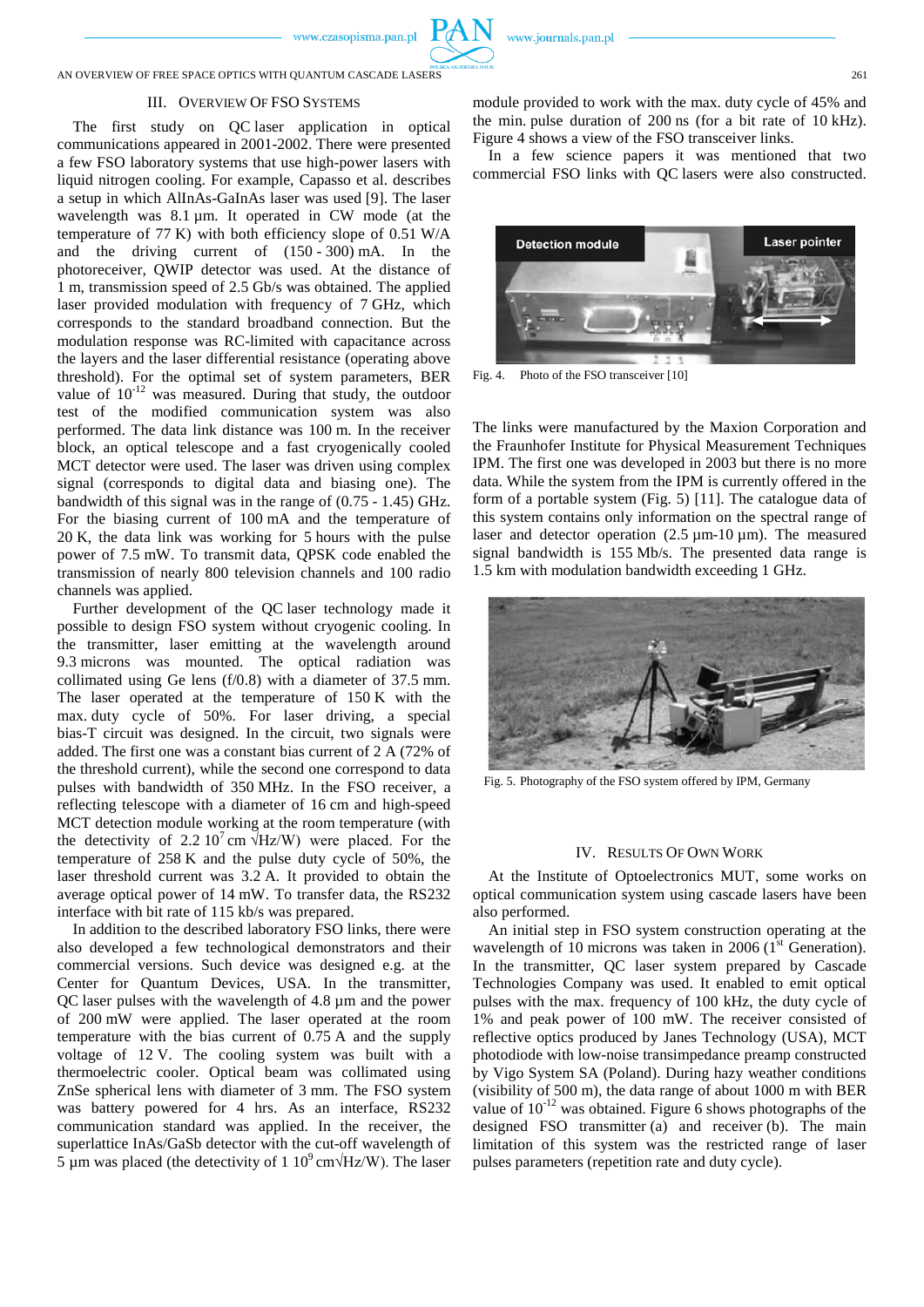

262 J. MIKOŁAJCZYK

TABLE I THE MAIN PARAMETERS OF THE FSO SYSTEM (1<sup>ST</sup> GENERATION)

| Parameter                      | Value                                       |
|--------------------------------|---------------------------------------------|
| wavelength                     | $10 \mu m$                                  |
| peak power                     | $100 \text{ mW}$                            |
| detectivity                    | 3.2 10 <sup>9</sup> cm Hz <sup>1/2</sup> /W |
| beam divergence                | 1.5 mrad                                    |
| data range (BER = $10^{-12}$ ) | 1.5 km ( $Vis = 2km$ )                      |

The continuous development of semiconductor technology enabled the design QC lasers characterized by a higher power, frequency and duty cycle of optical pulses. For that reason, a new model of the FSO link with a QC laser system from Alpes Lasers SA company was constructed  $(2<sup>nd</sup> Generation)$ . Operation characteristics (a) and spectrum (b) of the laser are shown in Fig. 8.

The main issue of preliminary studies was to determine the influence of the QC laser operating point on the shape of the optical pulses. In Figure 9 there are presented waveforms recorded on the photodetector output for different levels of the laser driving signal.

It can be seen that at the low values of the biasing voltage, power peaks occur. This phenomenon can be caused by the properties of the laser driver, the technology of signal-laser structure link, and dynamic shift of the operating point caused by temperature change of the laser structure.

a)



Fig. 8. Characteristics of QC laser model #sbcw2968: light-current-voltage (a) and spectrum (b) [12]

Fig. 6. Photographs of the designed FSO transmitter (a) and receiver (b)

Exceeding that range, the laser structure may be damaged. But for pulse time duration below 20 ns, the laser did also not generate radiation. During the system tests, there were observed changes of the shape for different pulse time duration. Square shape of optical pulses was obtained only for the driving pulses of 100-180 ns. But increasing time value, the extinction of the laser pulse is noticed– Fig. 7. This phenomenon dictates the need for RZ coding with a low duty cycle.

> 100n 1.00 0.80 Detected signal [a.u.] 0.60  $0.40$  $0.20$  $0.00$  $\mathbf{0}$ 100 200 300 400 500 Time [ns]

Fig. 7. Laser pulses for different values of pulse time duration

An important element of the FSO link was the communication bridge. The main task of this bridge was to encode both the digital signal from data network on the form acceptable by the laser driver and photodetector output signal on digital one. Because the laser pulses have max. repetition rate close to value of 100 kHz, as the communication standard RS-232 interface was used. In Table I some performance of this data link are listed.

a)

b)



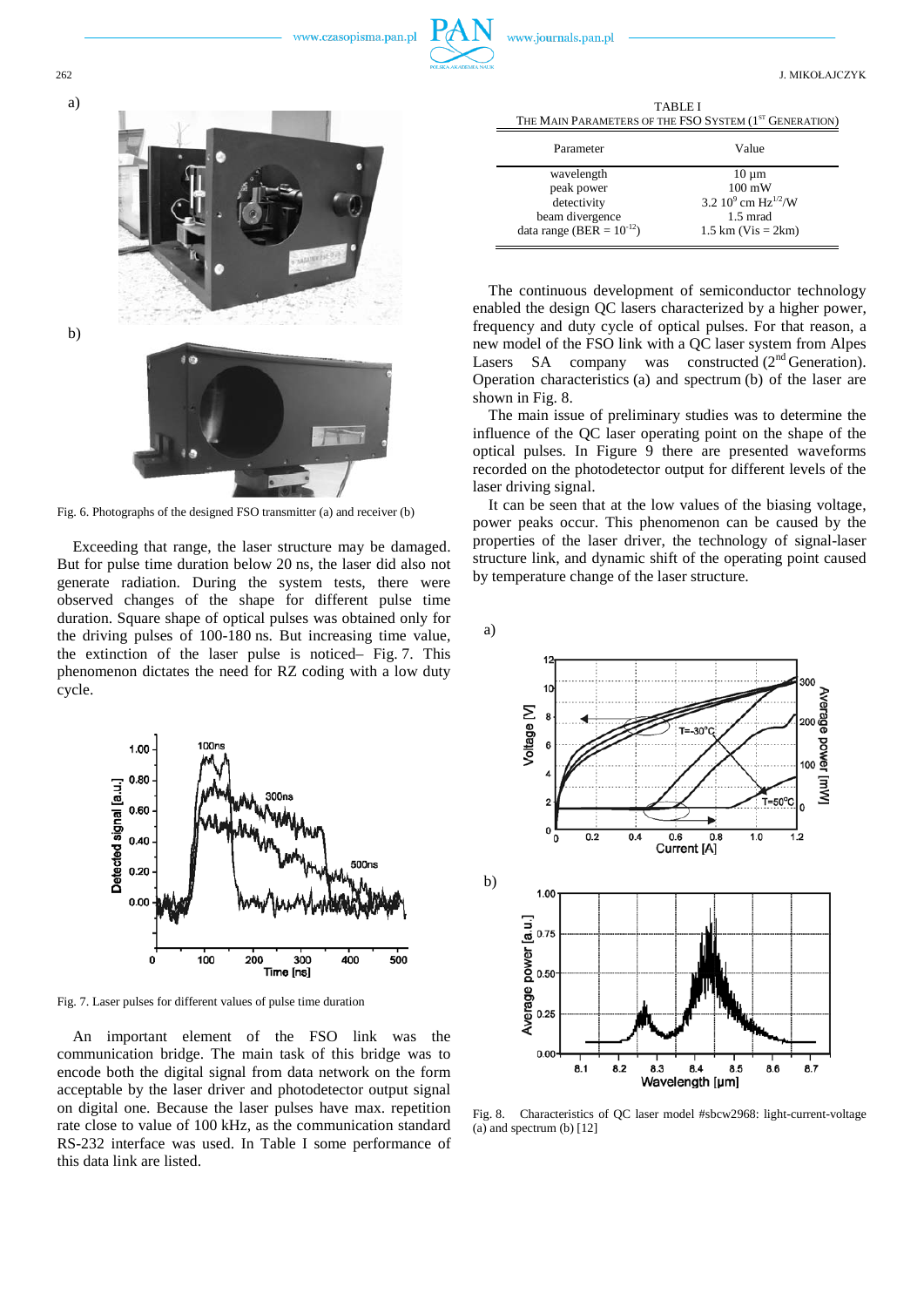

a)



Fig. 9. Laser pulses for different amplitude of biasing voltage

Figure 10 shows the shape of the laser pulse for various operational temperatures. The decrease in the temperature causes a considerable increase in power pulses, however, it requires a high-performance cooling system. Additionally, for large values of pulse duty cycle, it is necessary to use water cooling.



Fig. 10. Laser pulses for different values of laser temperature

The FSO transmitter consists of an optics, laser head, power supply and control unit, cooling block and control system for beam position (divergence of 2.5 mrad) – Fig. 11a. In the FSO receiver Ge lens, detection module with MCT detector (detectivity of 3.8  $10^9$ cm  $\sqrt{\text{Hz/W}}$ ), signal processing circuit, electronic comparator, and an interface block are mounted– Fig. 11b.

The FSO link parameters were studied using a pseudorandom generator Picosecond 12 000. In Figure 12 examples of pulses registered for RZ and NRZ coding are shown. For both coding modes, data transmission with the frequency of 1 MHz and the max. pulse duty cycle of 50% is provided. But there is noticeable distortion of pulse shape for NRZ coding signals. These effects may result from the previously described factors affecting the laser operation point.



b)



Fig. 11. Photo of the FSO transmitter (a) and the FSO receiver (b)  $(2<sup>nd</sup> generation)$  [11]



Fig. 12. Laser pulses for different formats of pulse coding (RZ and NRZ)

For data transmission, a special network bridge was applied. It works with data buffering. Data are received in the frames via Ethernet analysing their contents and correctness. Using such setup, the data rate of 2 Mb/s with the theoretical range of 2.5 kilometres was obtained (for BER =  $10^{-9}$ ).

## V. SUMMARY

The paper presents an analysis of quantum cascade lasers properties taking into account their application in free-space communication systems. Some significant advantages of these lasers, e.g. LWIR spectrum with low atmosphere attenuation, eye-safety operation, and compact construction were pointed. The design of QC laser structure (ultra-short life-time of carriers) makes it possible to obtain very fast modulation of the radiation power. However, this requires the use of highefficient and high-speed control circuits. In practice, such demands can be a significant limiting factor. A new direction of research is the optical/microwave modulation of QC laser radiation. There are also presented some constructions of FSO systems with quantum cascade lasers, which have been